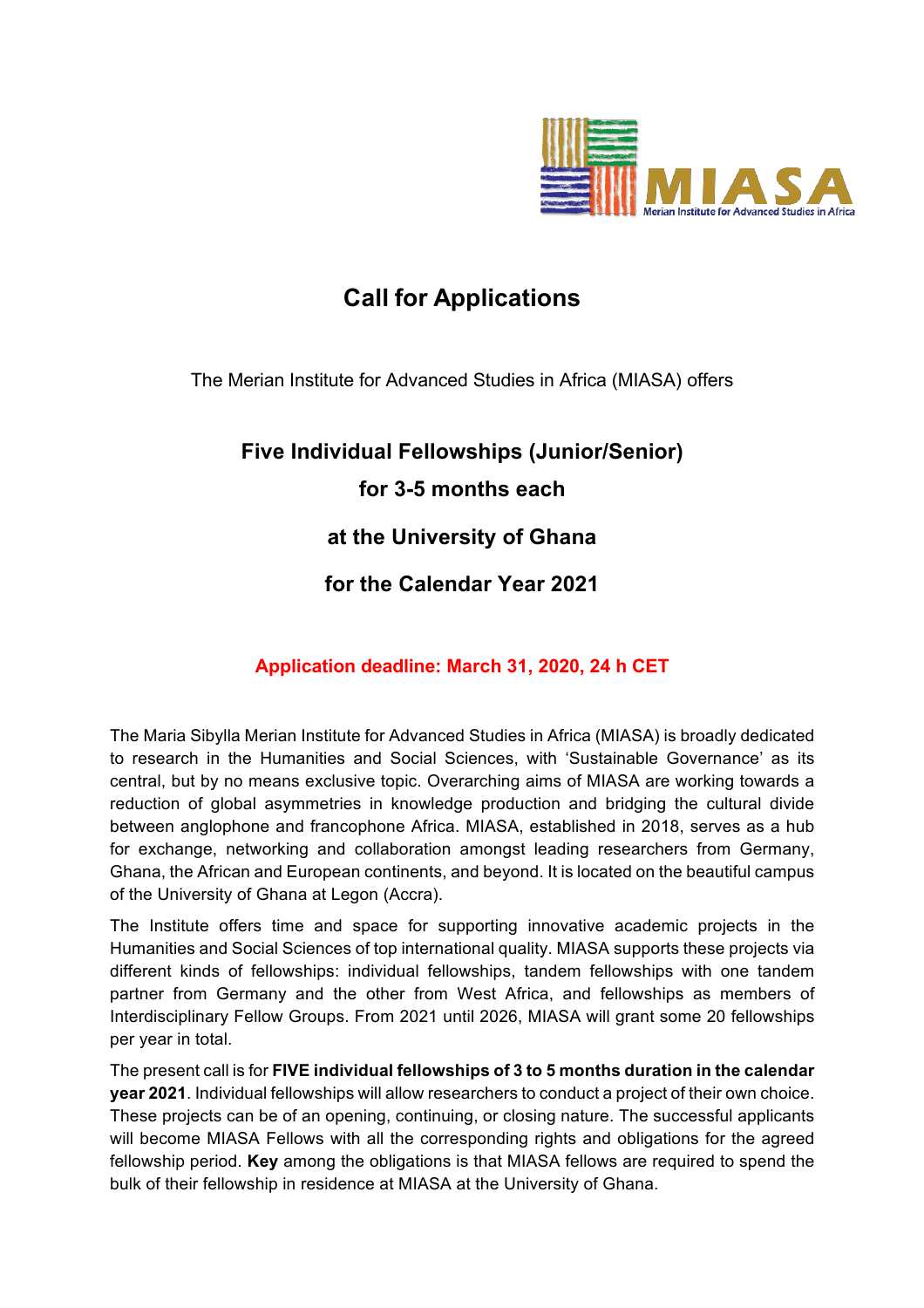Fellowships will be awarded to researchers of top academic quality with an innovative and high quality research topic. The selection of fellows is undertaken by the distinguished international Academic Advisory Board of MIASA.

The fellows' salary costs will be met by MIASA for every full fellowship month on the principle of "no loss, no gain", and paid directly to his/her home institution. Furthermore, fellows will receive a monthly allowance of 400 €. For fellows affiliated with an African institution at the commencement of the IFG, this monthly allowance will be 1.000  $\epsilon$ .

Non-affiliated senior fellows receive a monthly grant of 2.000 € in total. Non-affiliated junior fellows will receive a monthly grant of 1.200  $\epsilon$ .

For all fellows, MIASA will provide accommodation and reimburse travel costs. In addition, a contribution to support research undertaken at MIASA (max. 250 €/ fellow month) can be granted to MIASA fellows upon application to the directorate.

The Institute provides its fellows with modern office space and an up-to-date infrastructure. Fellows have full access to all library services at the University of Ghana and, electronically, at the University of Freiburg, Germany. **Note:** A full-time presence of fellows at MIASA for the fellowship period is expected. Periods of leave need to be negotiated with the MIASA directors prior to the signing of the fellowship agreements, and must not exceed a total of four weeks.

The Institute supports academic exchange across existing boundaries: between disciplines, between different cultures and countries, between established and younger researchers. Furthermore, MIASA engages in activities opening the research community to society, politics, and the arts. Fellows will be part of this community and profit from the lively research environment of the University of Ghana. **Note**, therefore, that applicants should indicate how they are planning to contribute to the activities at MIASA and, more broadly, to the academic life at the University of Ghana.

MIASA is committed to inclusion, gender equality, and family friendliness. The MIASA fellowship program thus aims for gender parity, is promoting affirmative action policies, and is striving to provide family-friendly conditions for its fellows.

### **Applications**

**Applications can be submitted both in English and in French.** The completed application form together with the required documents has to be uploaded on the application webpage (https://frias.wufoo.com/forms/miasa-individual-fellowships-2021/) and submitted by **March 31, 2020; 24.00 h CET**.

Information on the application and selection process (required documents, eligibility criteria, evaluation criteria, timeline and stages of the selection process) is provided in **the Application Guidelines for Individual Fellowships.**

### **Eligibility**

Eligible for application are early career researchers (1-6 years after having been awarded their PhD) and senior researchers (more than 6 years after having been awarded their PhD) from around the globe in a relevant discipline of the Humanities or the Social Sciences. Therefore, applicants for a junior fellowship must have been awarded their PhD on 31 March 2020 or